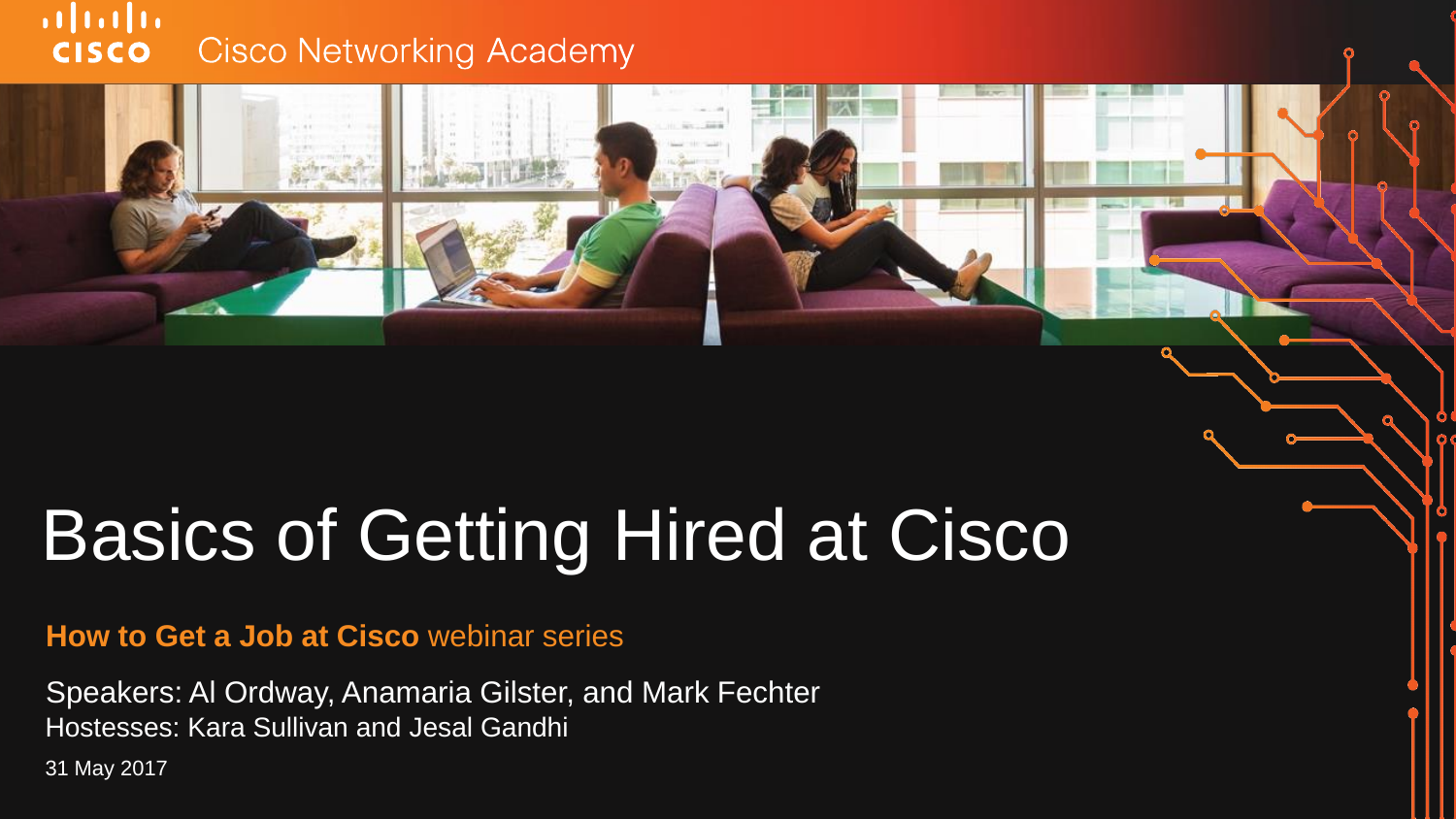#### Welcome to the 1<sup>st</sup> session of the How to Get a Job at Cisco webinar series

- Use the Q and A panel to ask questions.
- Use the Chat panel to communicate with attendees and panelists.
- A link to a recording of the session will be sent to all registered attendees.
- Please take the feedback survey at the end of the webinar.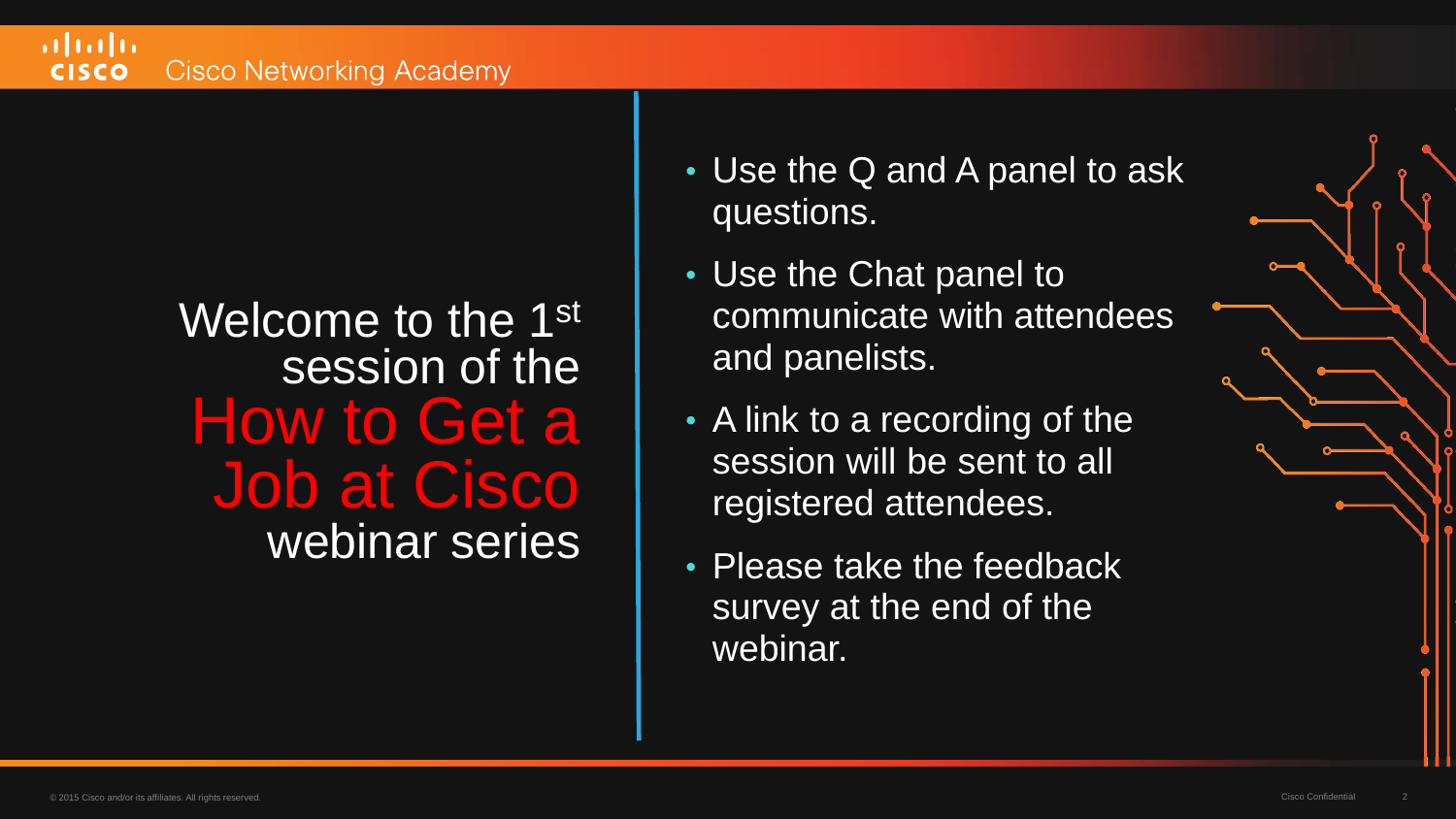Career Advantage Webinars

How to Get a Job at Cisco Series

NEXT SESSION:

Get Noticed by a Cisco Hiring Manager **20 June** – 9:00 A.M. PST Register at: [bit.ly/JobAtCisco](http://bit.ly/JobAtCisco)

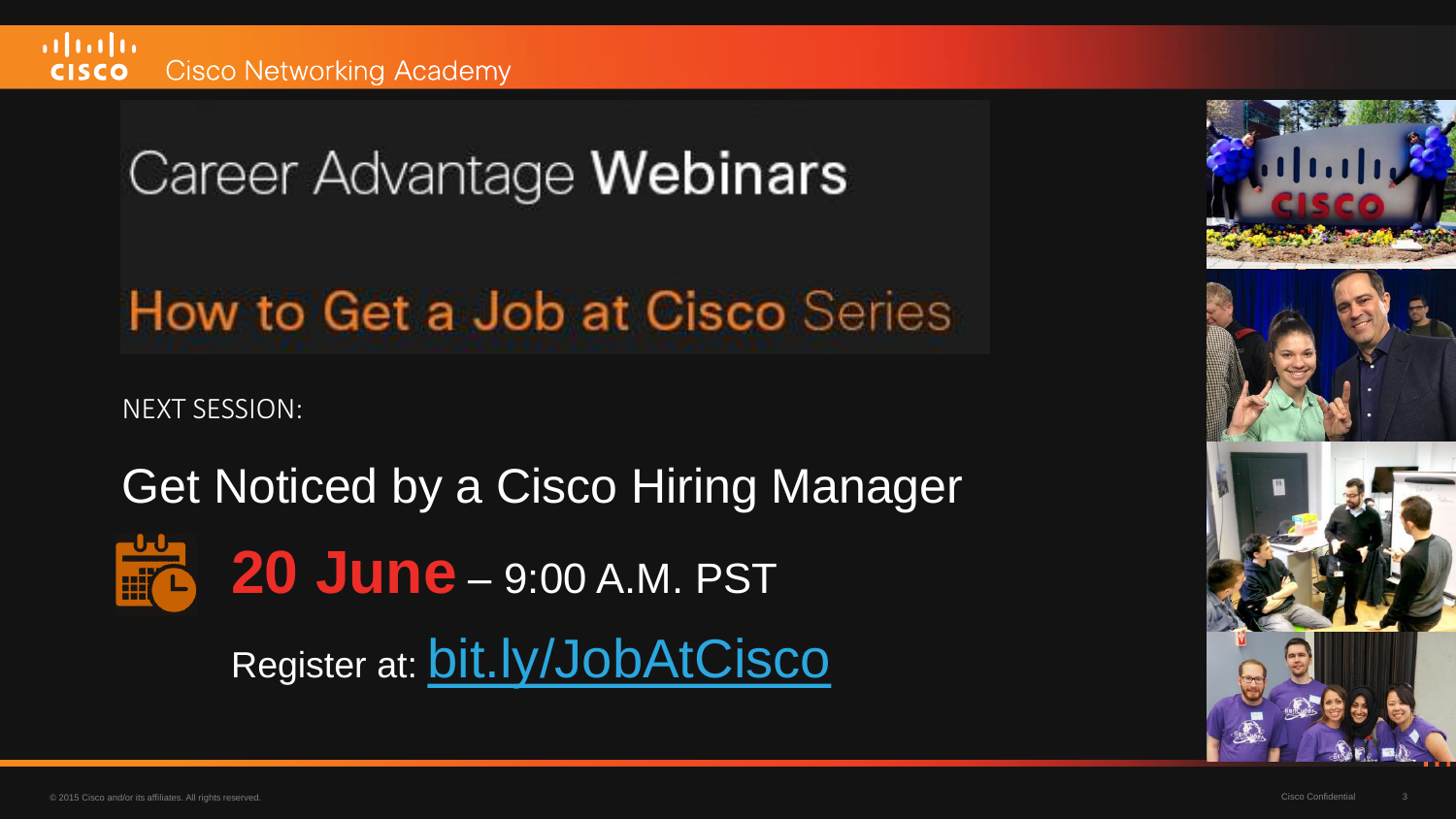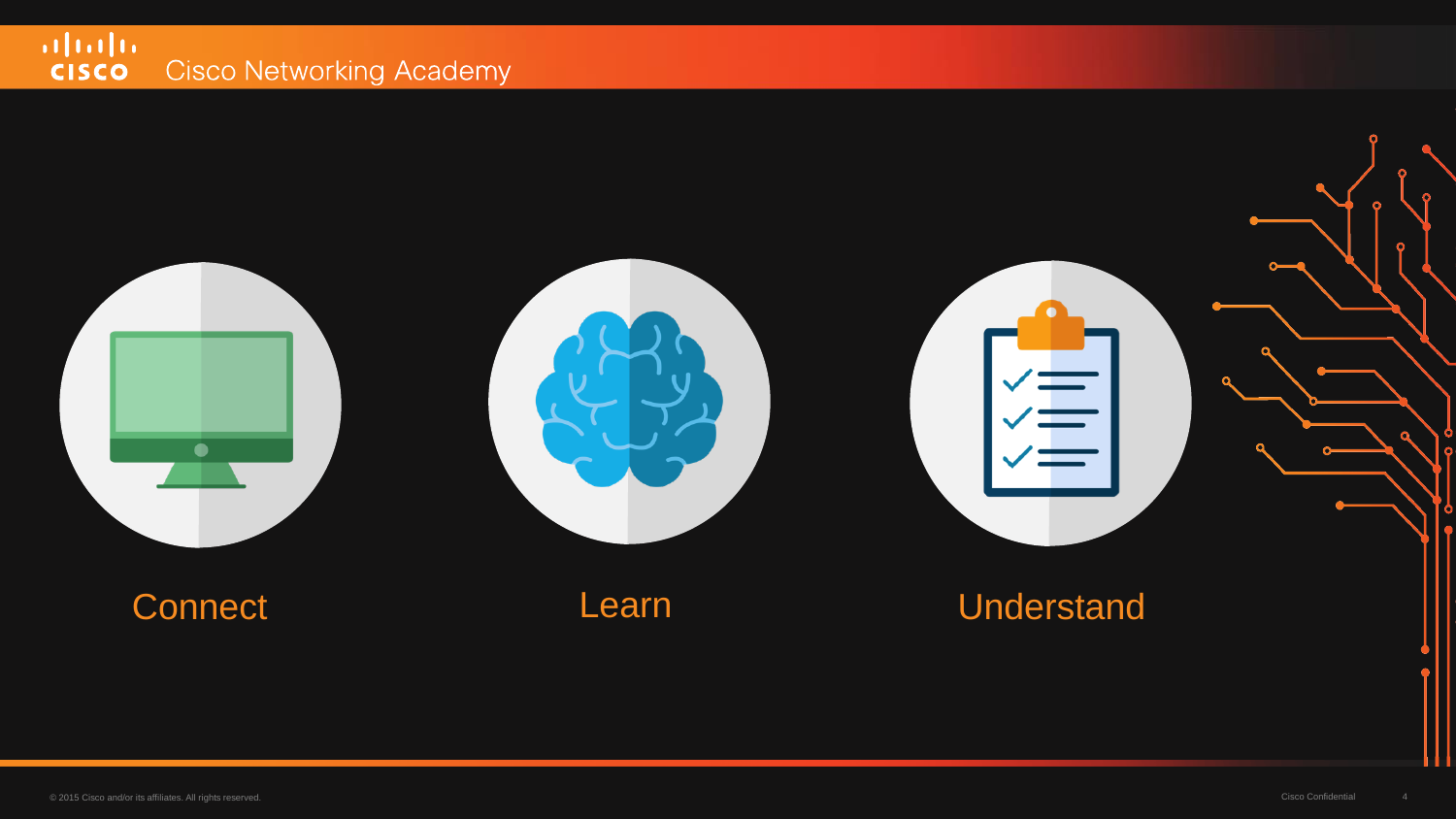#### $\mathbf{d}$  and  $\mathbf{d}$ **Cisco Networking Academy CISCO**

Recruitment Specialists from Cisco joining us today:





### Al Ordway

Talent Hub Specialist Talent Acquisition, Cisco

### Anamaria Gilster

Talent Hub Specialist Talent Hub, Cisco



### Mark Fechter

University Recruiting Talent Acquisition, Cisco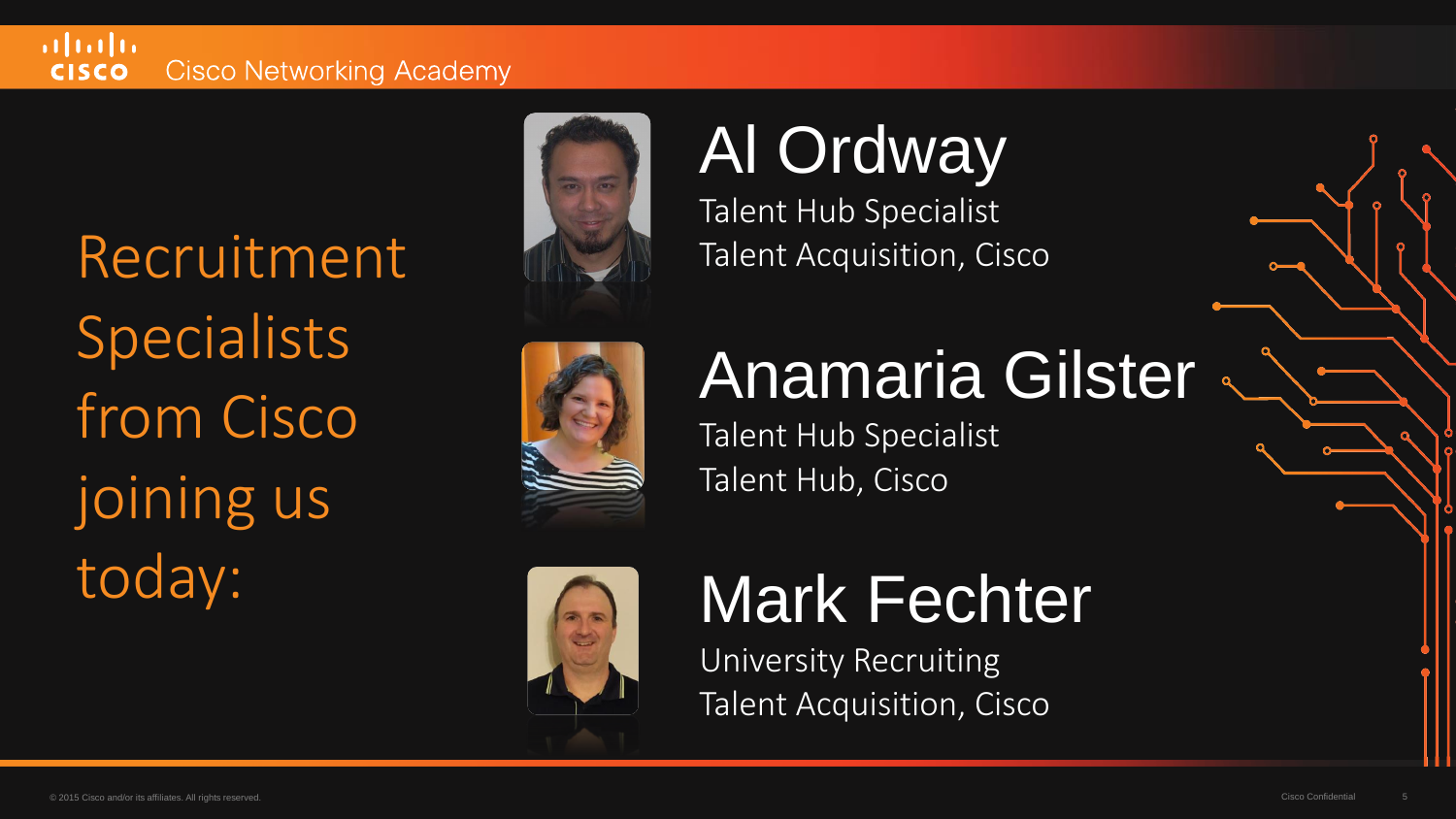# " *opportunities* do not happen,

© 2015 Cisco and/or its affiliates. All rights reserved. Cisco Confidential 6

# YOU create them."

**-Chris Grosser**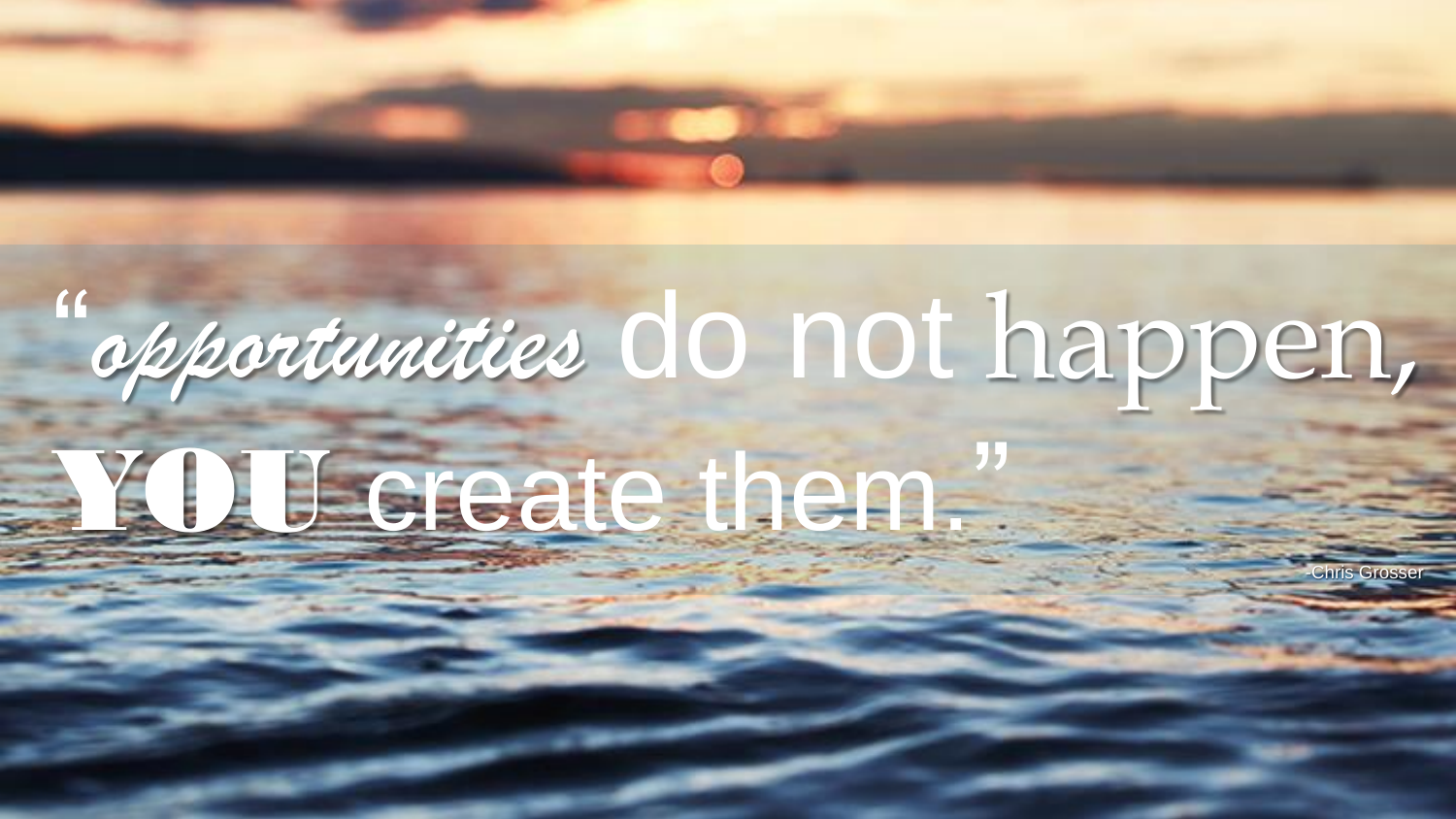

#### **Virtual Job Connection Event**



Pre-Register today: <bit.ly/VirtualCareerEvent>

Upload resume and requested information

Attend Virtual Event in September 2017



R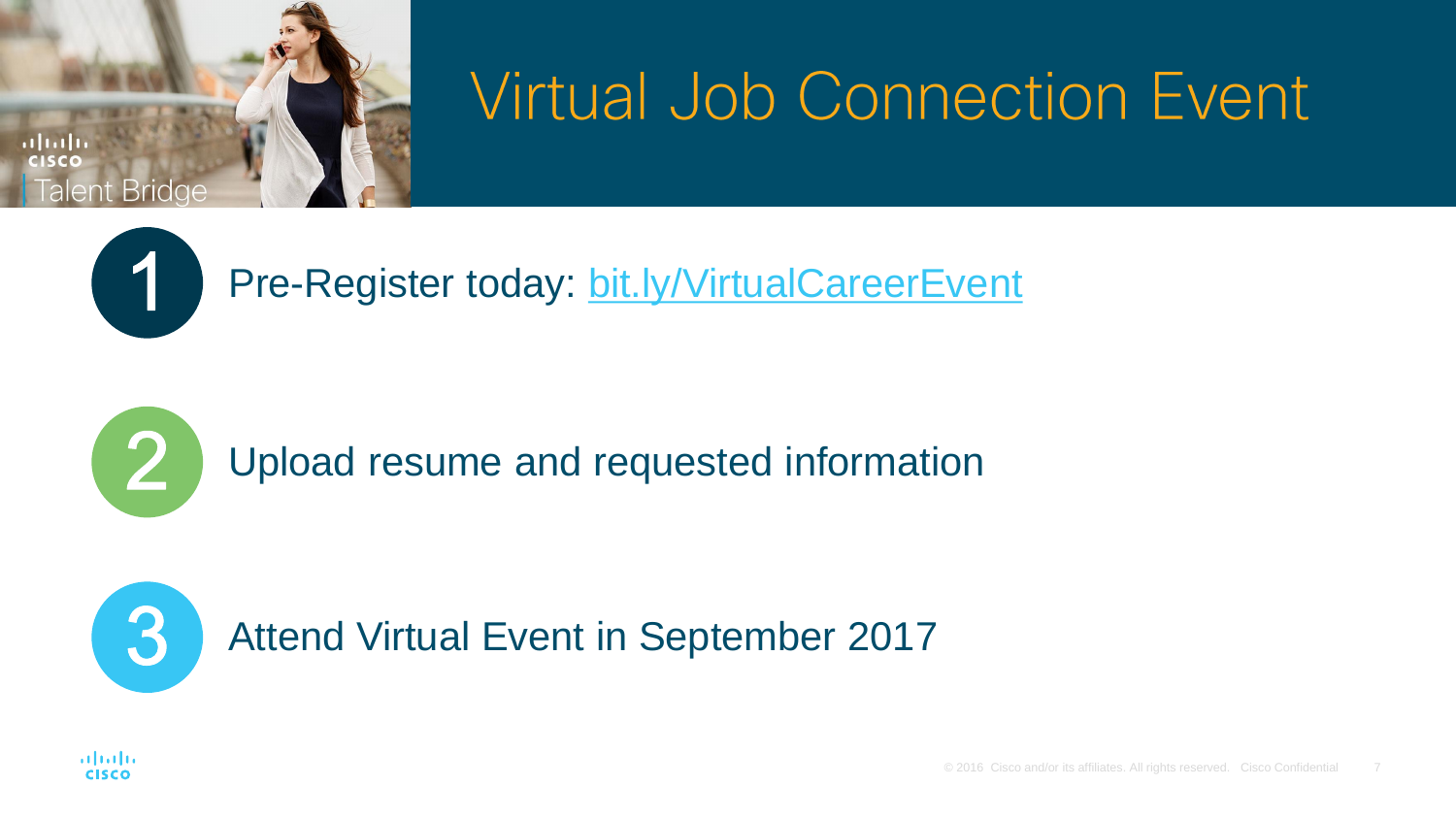